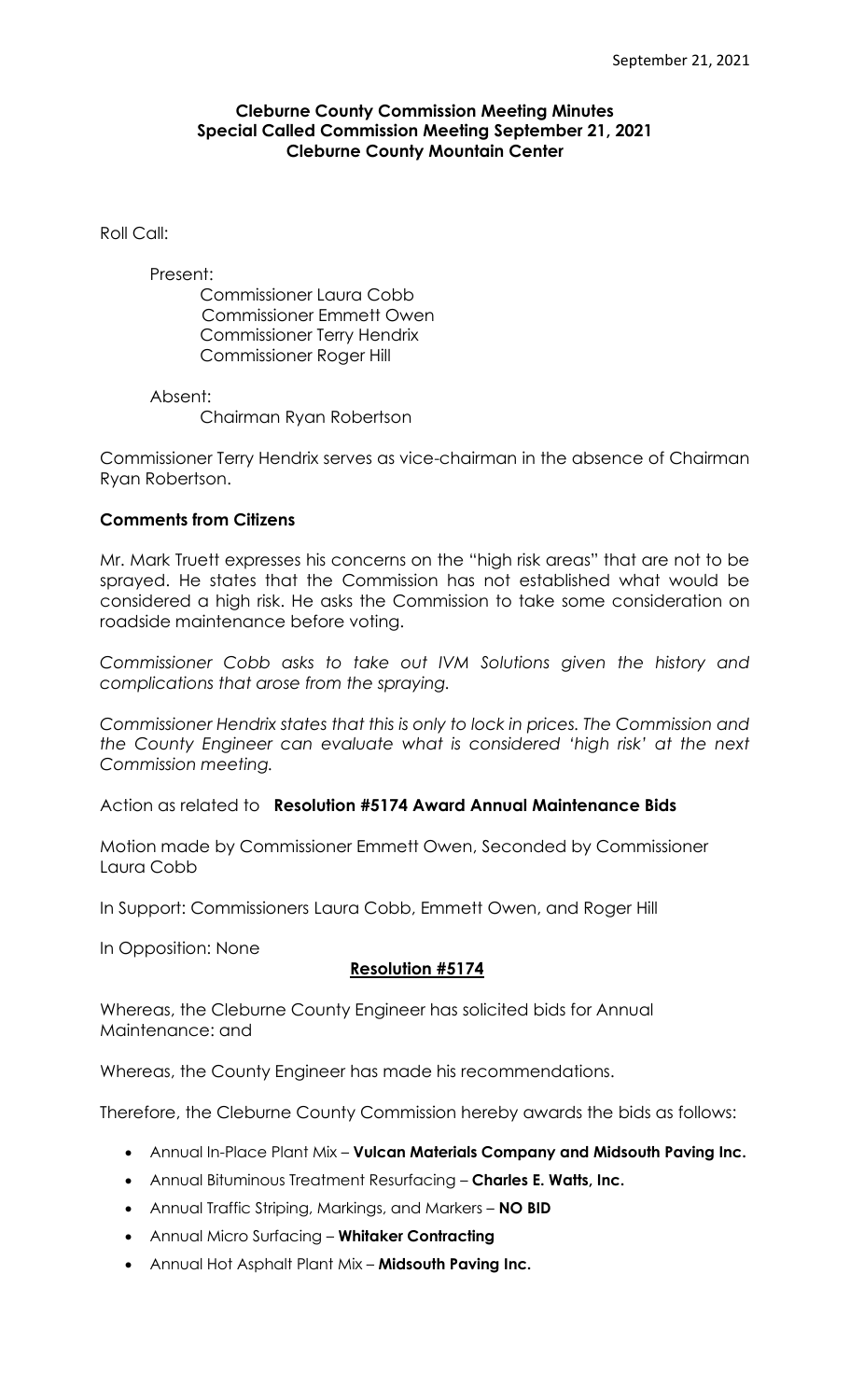- Annual Cold Asphalt Plant Mix **Cold Mix 411-A, Advanced Asphalt Products LLC.; Polymer Modified Cold Mix, Vulcan Materials Company**
- Annual Crushed Aggregate **Vulcan Materials Company and Midsouth Paving Inc.**
- Annual Roadside Vegetation Management **IVM Solutions LLC.**

Action as related to **Resolution #5175**

Motion made by Commissioner Emmett Owen, Seconded by Commissioner Laura Cobb

In Support: Commissioners Laura Cobb, Emmett Owen, and Roger Hill In Opposition: None

# **Resolution #5175**

Meeting Adjourned.

The Commission will now resume the continued meeting from September 14th discussing the Policy Handbook and FY22 Budget.

*Human Resource Officer Lisa Milinkovich informs the Commission that all the corrections were made to the handbook except the amended Holidays.*

*Amend Holidays as follows: Remove Jefferson Davis' Birthday and Confederate Memorial Day. Add Juneteenth Holiday and a floating holiday.*

*Commissioner Owen asks to add \$9,000 to line item 113 on County Administration for coverage on Finance Clerk.*

*Commissioner Hendrix asks about the increase for the Sheriff budget.*

*Sheriff Dennis Green informs the Commission that his deputies are having to work overtime only having 7 certified officers.*

*County Engineer Lee Estes ask the Commission to create 2 new positions for Environmental Manager and a Convenience Center Operator which adds up to adding \$36,202.94.*

*Commissioner Hendrix states it would have to come out of the carryover money.*

*Commissioner Owen asks about the step raise program.*

*Human Resource Officer Lisa Milinkovich informs the Commission she should get the information back before November 1st .* 

Action as related to **Resolution #5176 FY22 Budget**

Motion made by Commissioner Emmett Owen, Seconded by Commissioner Laura Cobb

In Support: Commissioners Laura Cobb, Emmett Owen, and Roger Hill

In Opposition: None